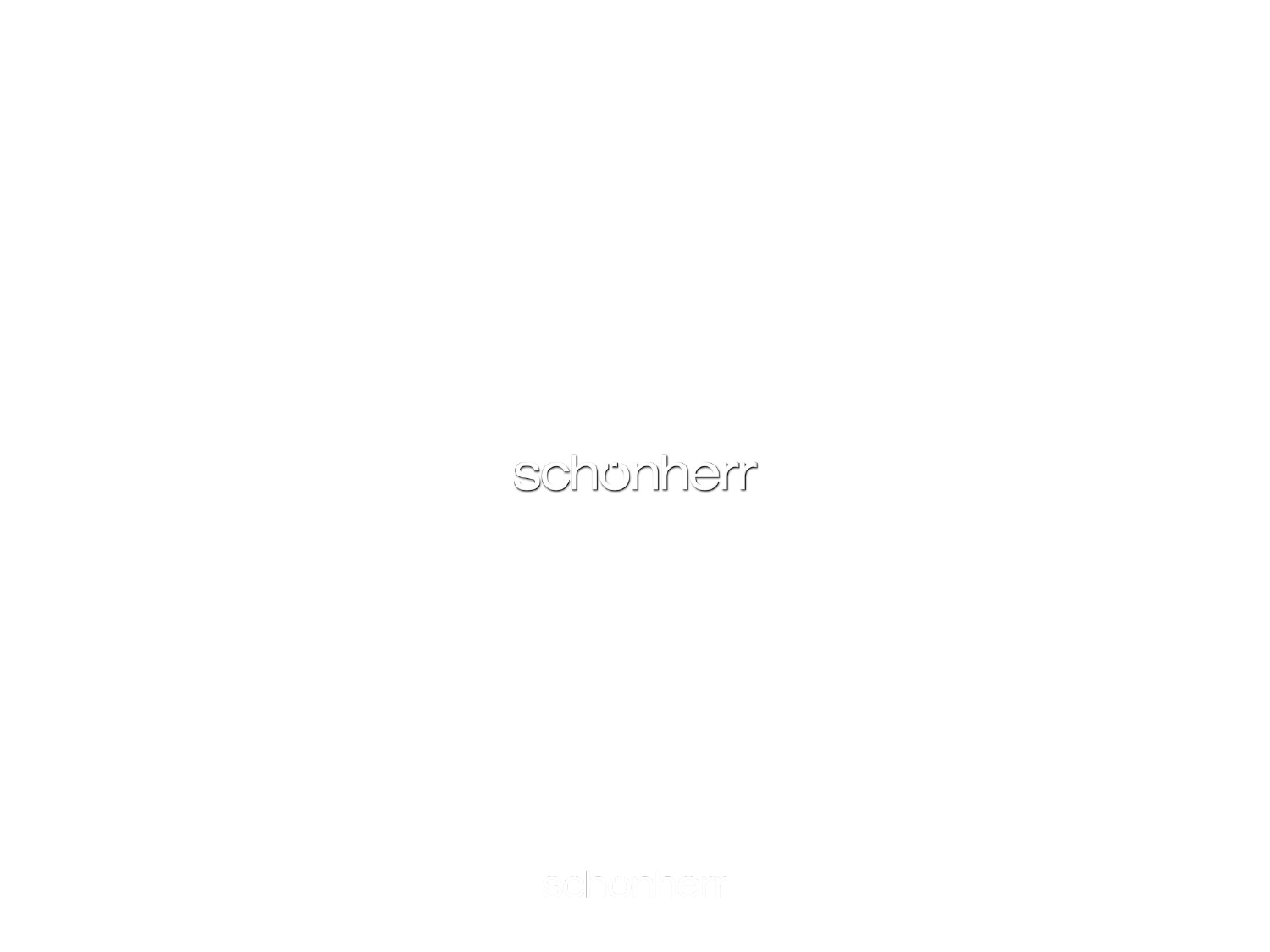#### **lawyering** lawyering.schoenherr.eu

#### Peter Konwitschka



#### a holistic concept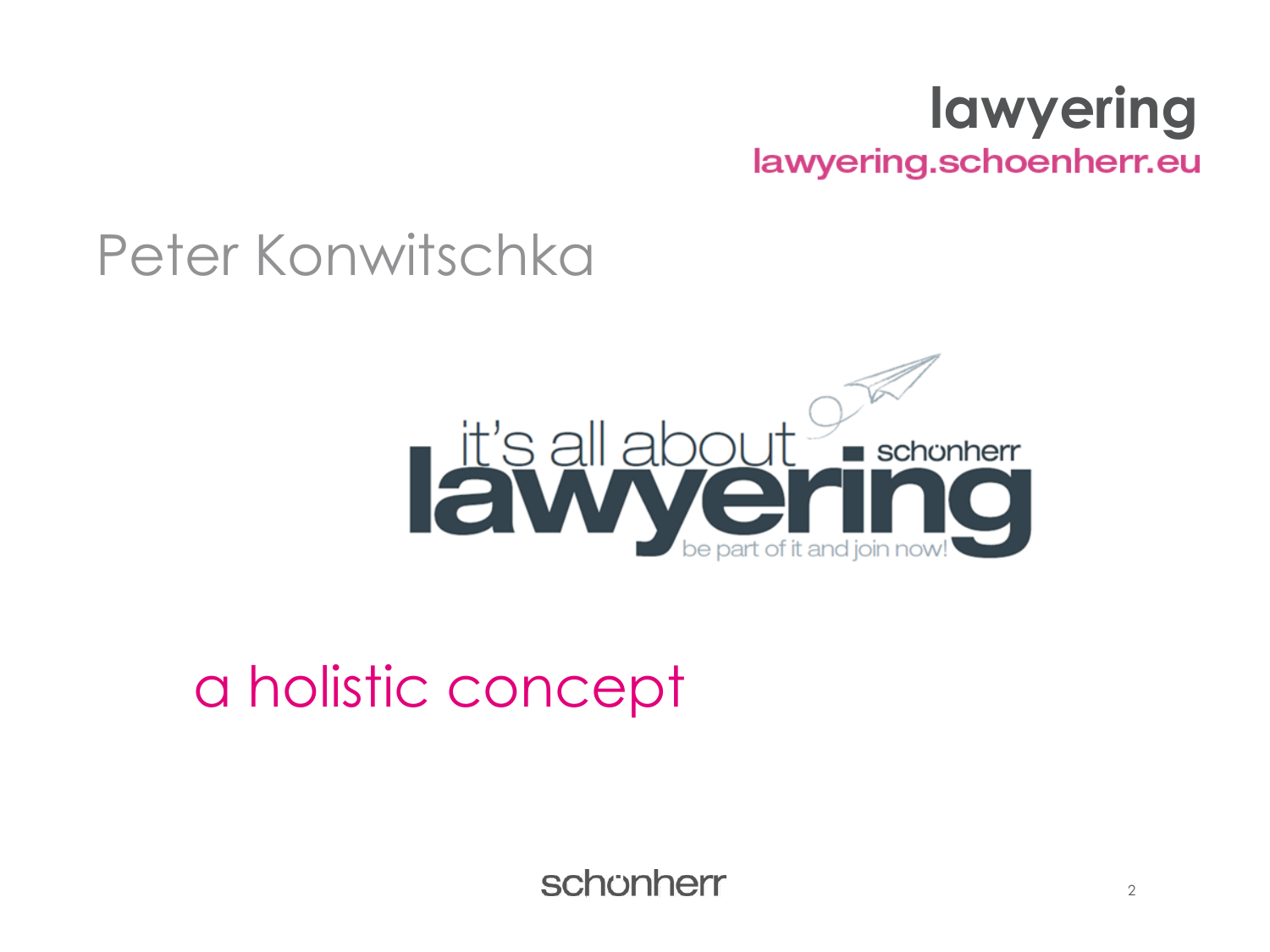

### Welcome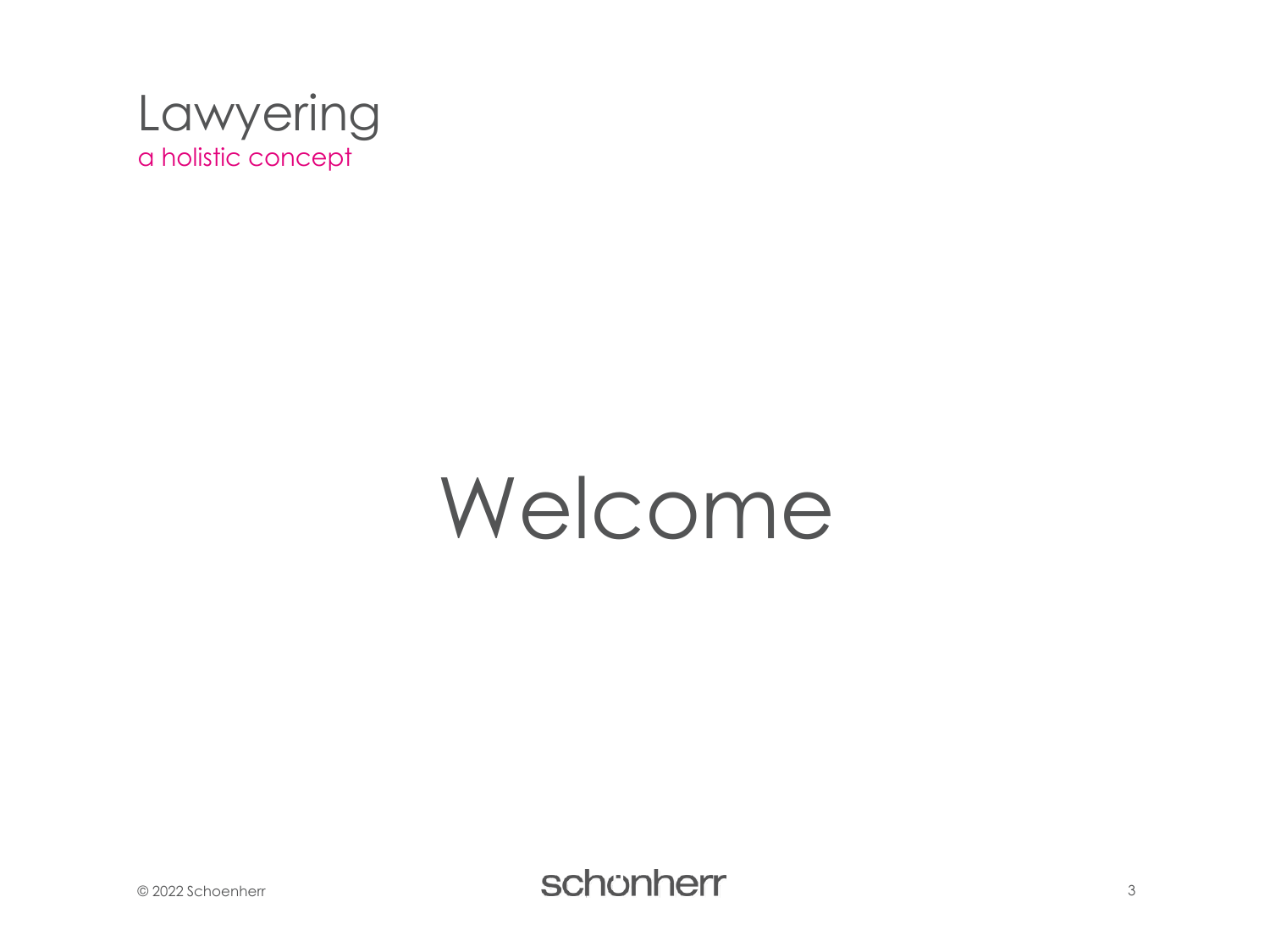

## Heute: schiedsverfahren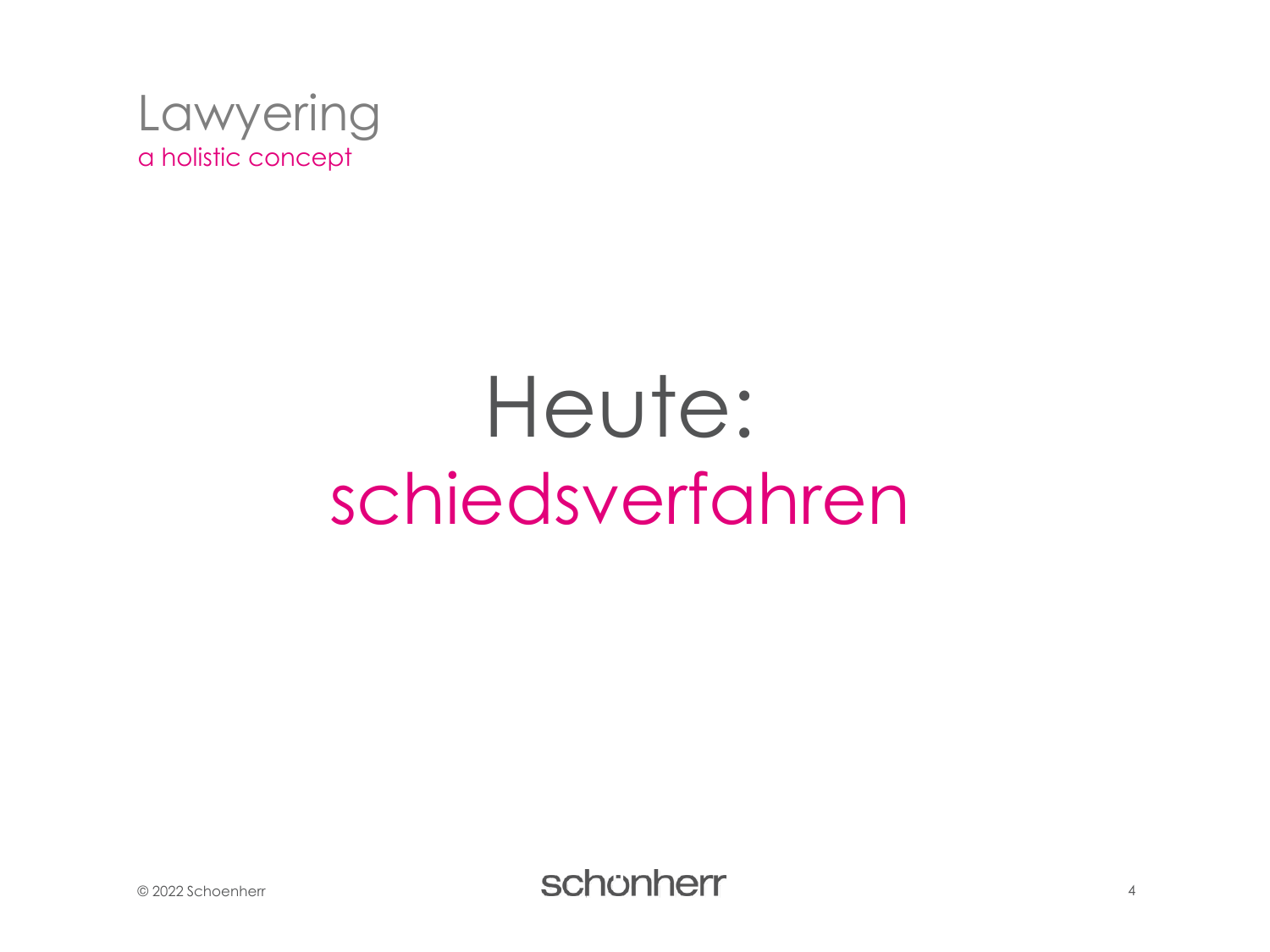

### Warum Schiedsverfahren?

https://www.icc-

[austria.org/de/Vertragsberatung/Streitbeilegung/Schiedsgerichtsbarke](https://www.icc-austria.org/de/Vertragsberatung/Streitbeilegung/Schiedsgerichtsbarkeit.htm) it.htm

[https://www.viac.eu/images/documents/Schiedsgerichtsbarkeit](https://www.viac.eu/images/documents/Schiedsgerichtsbarkeit-allgemeine_Info_f%C3%BCr_wko.at.pdf)allgemeine\_Info\_f%C3%BCr\_wko.at.pdf

> Sonderfall: Bilaterale Investitionsschutzabkommen, [ICSID-Convention](https://icsid.worldbank.org/resources/rules-and-regulations/convention/overview) [\(cases](https://icsid.worldbank.org/cases/case-database))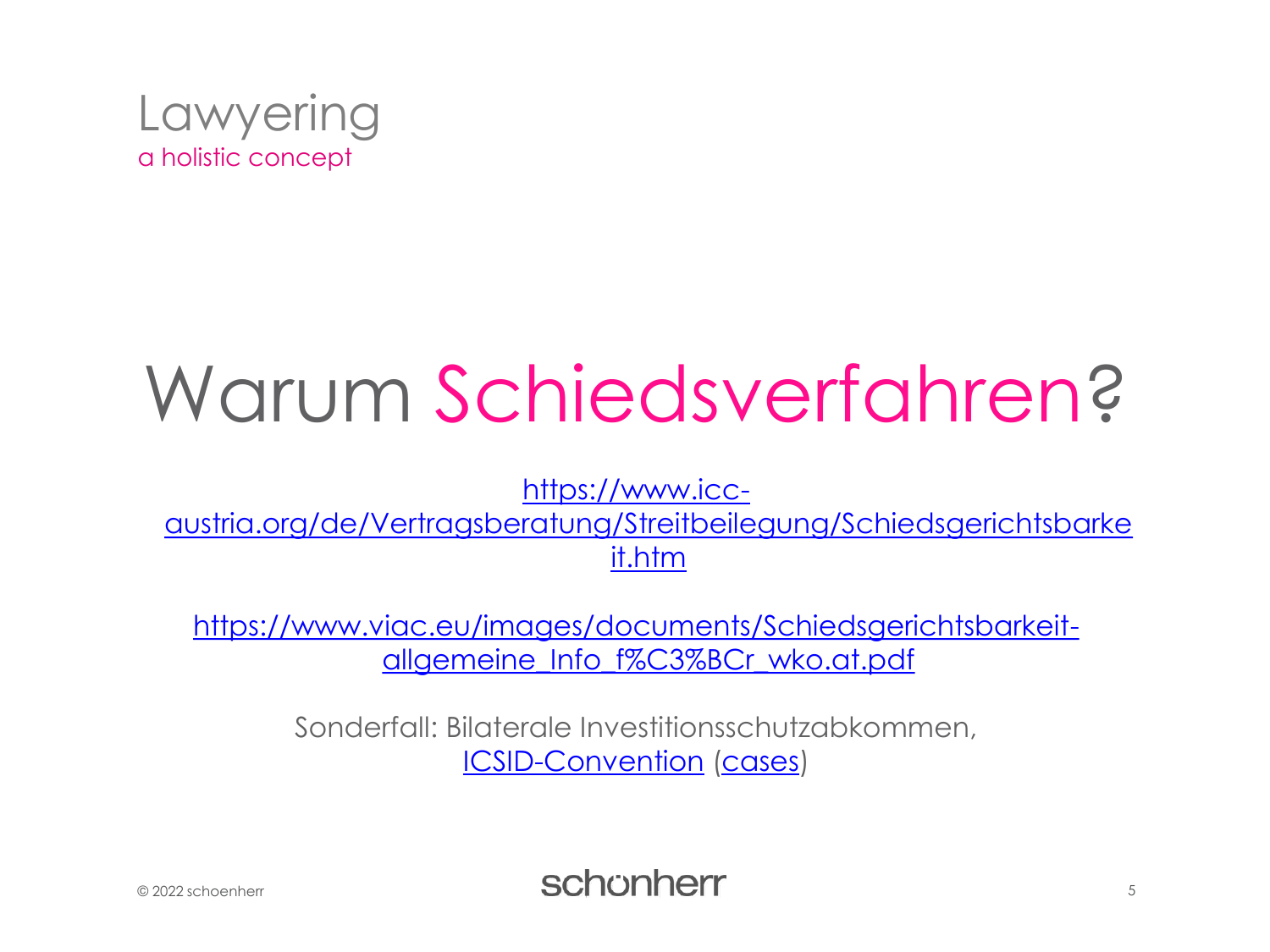

# Wie vollstreckt man ausländische Schiedssprüche?

[New York Convention](https://www.ris.bka.gv.at/GeltendeFassung.wxe?Abfrage=Bundesnormen&Gesetzesnummer=10002016) zB OGH [3 Ob 10/17t](https://ris.bka.gv.at/Dokumente/Justiz/JJT_20170607_OGH0002_0030OB00010_17T0000_000/JJT_20170607_OGH0002_0030OB00010_17T0000_000.html) [https://uncitral.un.org/en/texts/arbitration/conventions/foreign\\_](http://www.uncitral.org/uncitral/en/uncitral_texts/arbitration/NYConvention_status.html) arbitral\_awards/status2 Sonderfall: [EuGH C-284/16 Achmea](https://curia.europa.eu/juris/document/document.jsf;jsessionid=72BFDA3F22628221419ED8DD61151EA3?text=&docid=199968&pageIndex=0&doclang=DE&mode=lst&dir=&occ=first&part=1&cid=525667)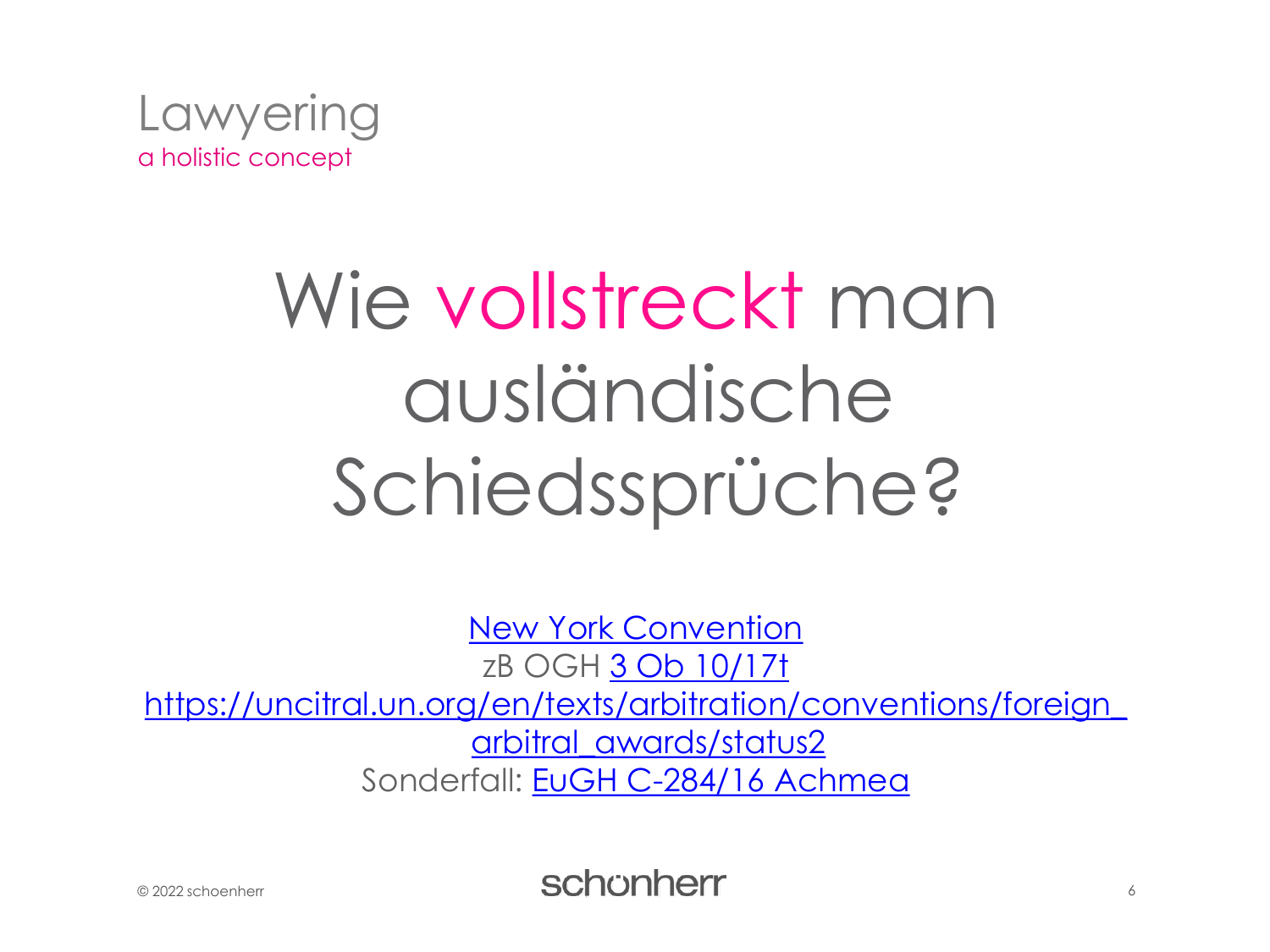

# Wie führen staatliche Gerichte komplexe Verfahren?

[www.swap4175.at](http://www.swap4175.at/)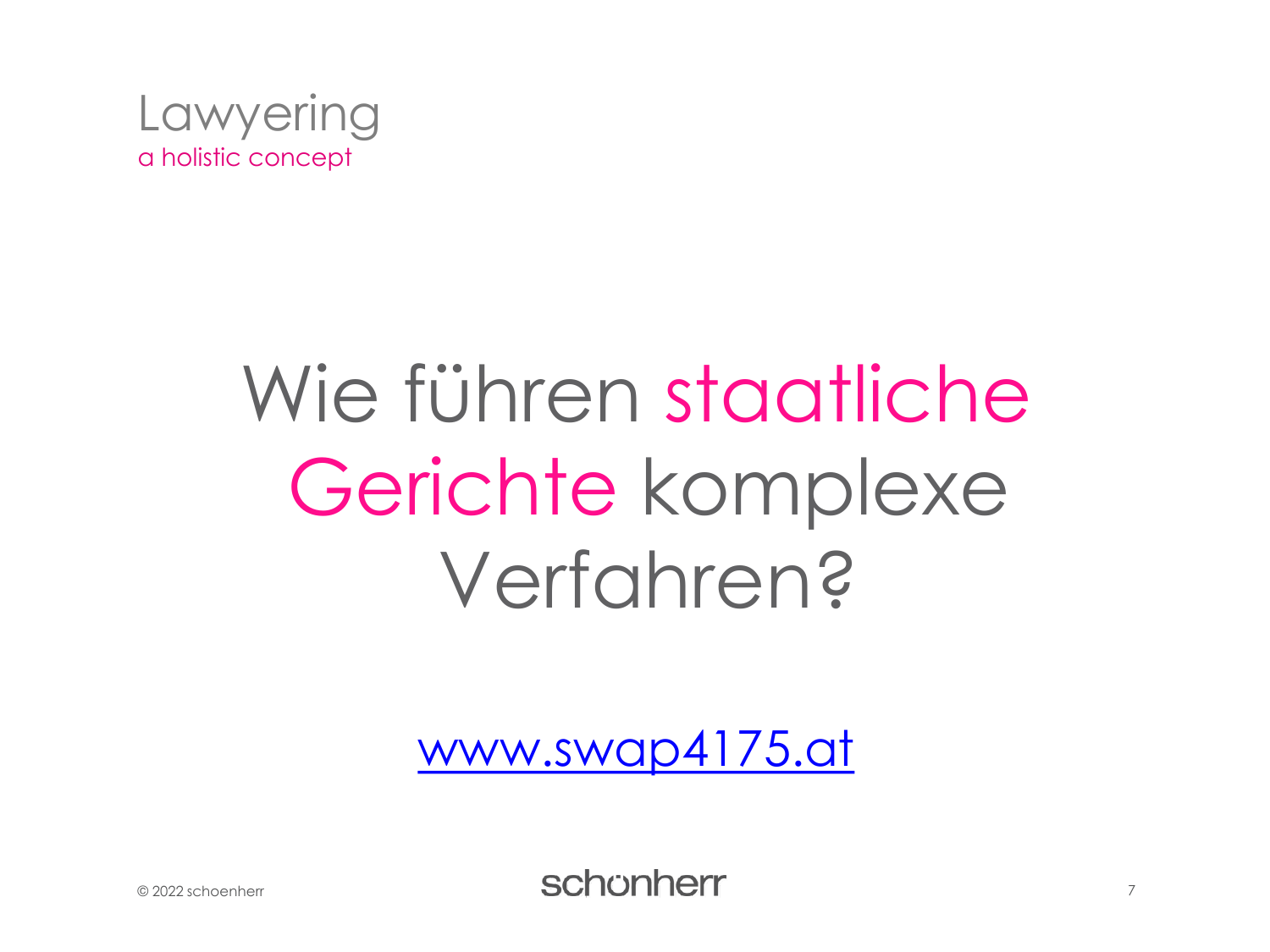

### Welche gesetzlichen Regeln gelten für österreichischem Recht unterliegende Schiedsverfahren? §§ 577 ff [ZPO](https://ris.bka.gv.at/GeltendeFassung.wxe?Abfrage=Bundesnormen&Gesetzesnummer=10001699)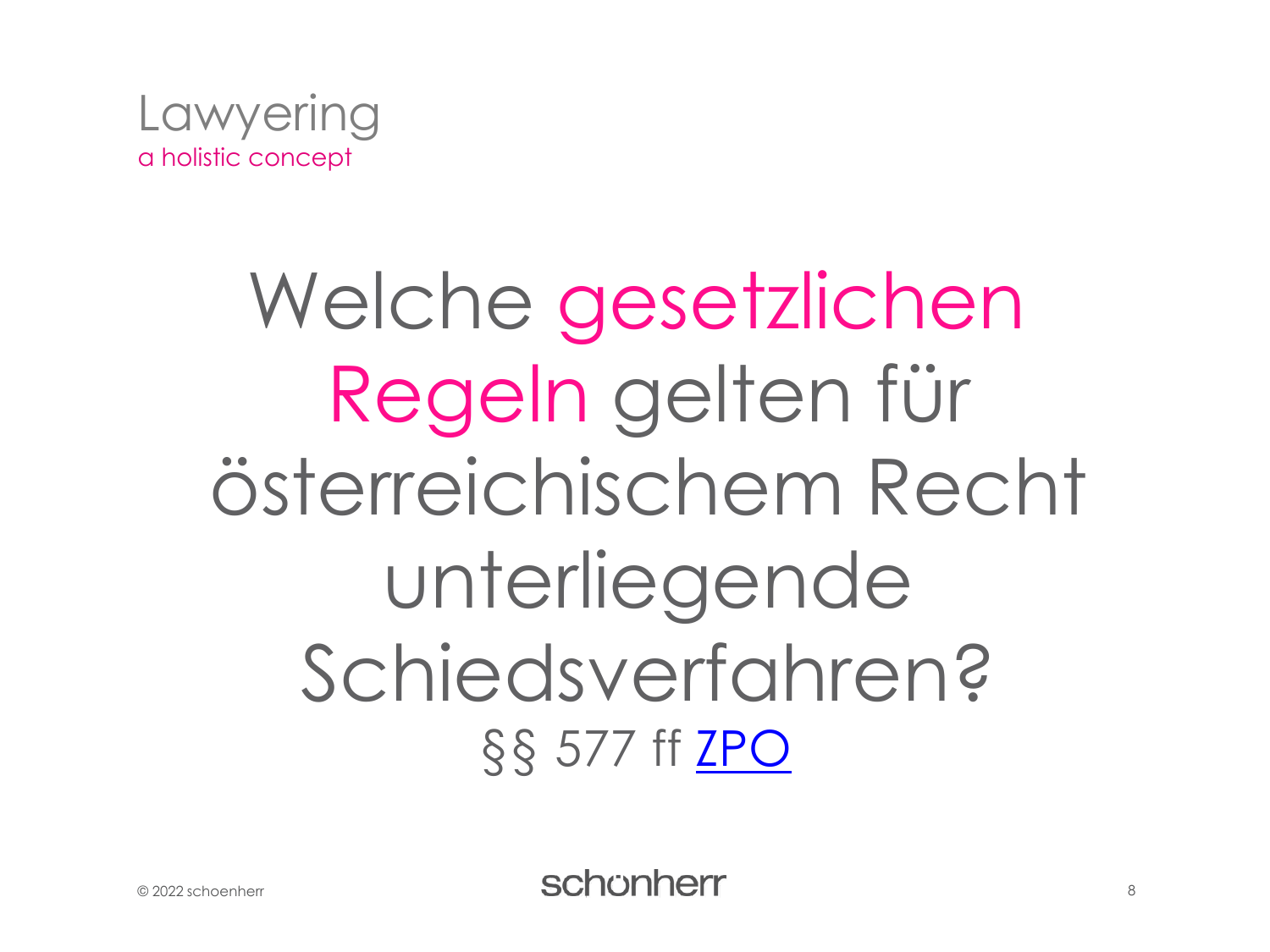

# Müssen Schiedsrichter unabhängig sein und wann sind sie es nicht?

#### § 588 ZPO, RS0132687 **IBA-Guidlines**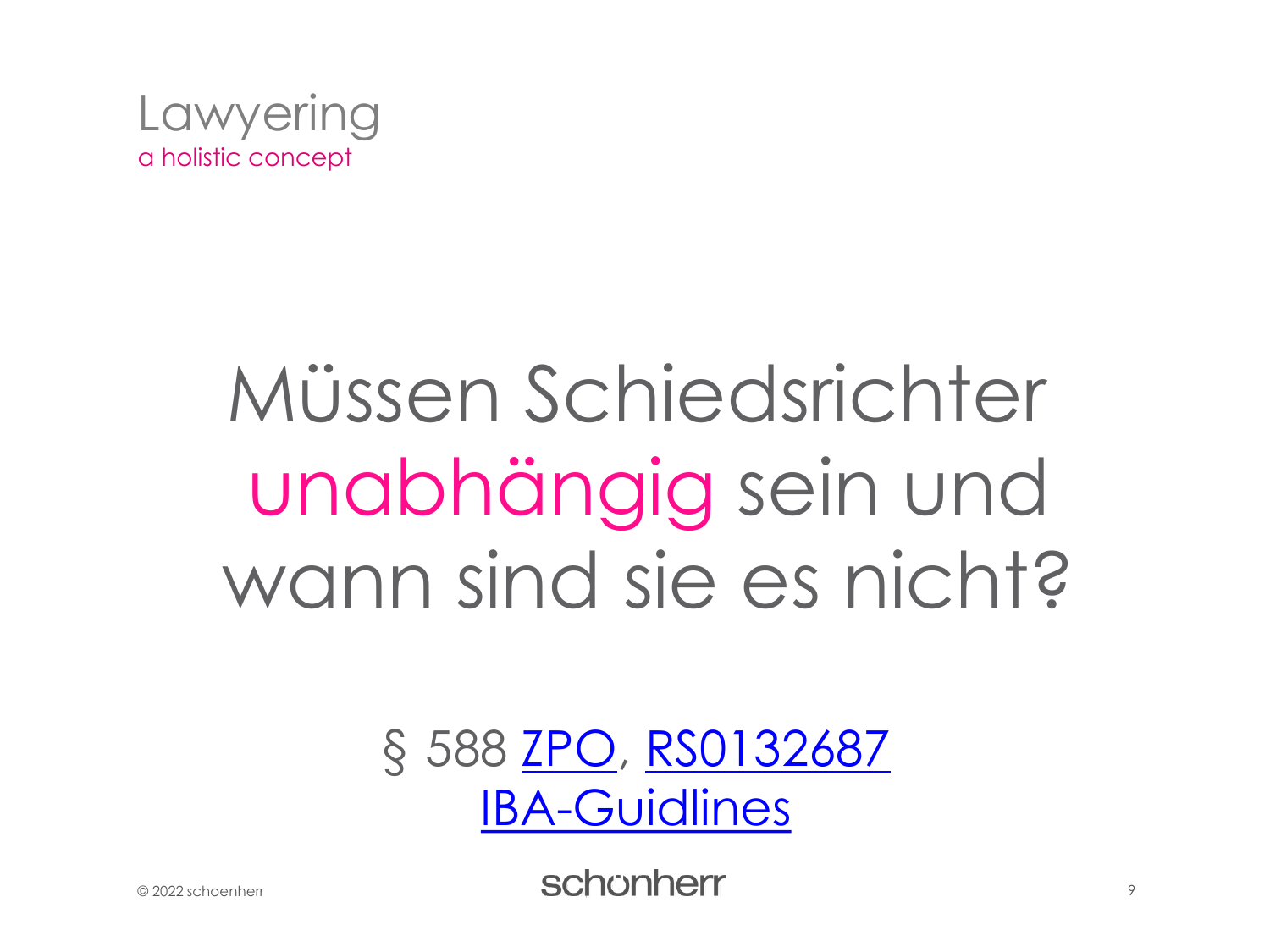

### Kann man Schiedssprüche anfechten?

#### § 611 <u>ZPO</u> **OGH: Fehlentscheidungen sind hinzunehmen**